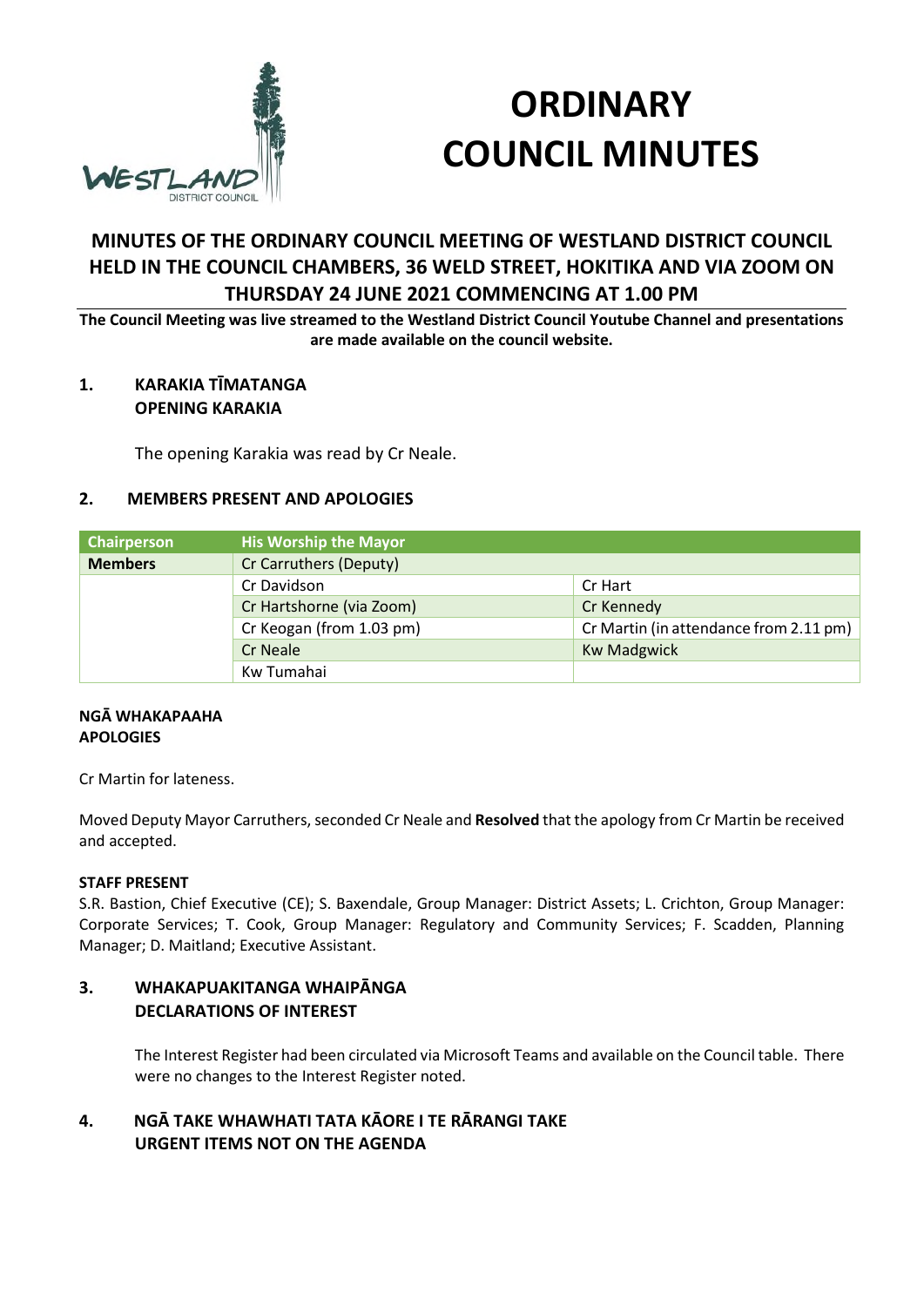### **District Economic Stimulus Fund Applications**

The Group Manager: Regulatory and Community Services spoke to this item.

Moved Cr Kennedy, seconded Cr Hart and **Resolved** that in accordance with Section 46A of the Local Government Official Information and Meetings Act 1987, the following item be added as an urgent item of business not on the Council Confidential Agenda due to the following:

#### **A) The reason why the item is not on the Confidential Agenda.**

Due to timing considerations, the expressions of interest for funding from the District Economic Stimulus Funding have been received and a recommendation is required to be made by Council on the applications received to forward to Development West Coast (DWC).

**B) The reason why the discussion of the item cannot be delayed until a subsequent meeting.**  The recommendation is required to be forwarded to Development West Coast to coincide with the end of their financial year.

Moved Cr Kennedy, seconded Cr Hart and **Resolved** that:

A) The urgent item District Economic Stimulus Fund Applications, be heard in the public excluded section of today's meeting to protect the information where making the information available would be likely unreasonably to prejudice the commercial position of the person who supplied or is the subject of the information (LGOIMA 1987 Section 7(2)(b)).

*Deputy Mayor Carruthers left the meeting at 1.03 pm and returned at 1.04 pm.* 

# **5. NGĀ MENETI O TE HUI KAUNIHERA MINUTES OF MEETINGS**

The Minutes of the previous meetings were circulated separately via Microsoft Teams.

#### **Ordinary Council Meeting Minutes – 27 May 2021**

Moved Cr Hart, seconded Cr Keogan and **Resolved** that the Minutes of the Ordinary Council Meeting held on the 27 May 2021 be confirmed as a true and correct record of the meeting.

#### **Extraordinary Council Meeting Minutes – 15 June 2021**

Moved Cr Kennedy, seconded Cr Hart and **Resolved** that the Minutes of the Extraordinary Council Meeting held on the 15 June 2021 be confirmed as a true and correct record of the meeting.

The Chair approved that his digital signature be added to the confirmed Council Meeting Minutes of 27 May 2021, and the Extraordinary Council Meeting Minutes of the 15 June 2021.

#### **6. ACTION LIST**

The Chief Executive spoke to the Action List and provided the following updates:

 **Hokitika Wastewater Treatment Plant Project Oversight Committee**  The Hokitika Wastewater Treatment Plant Project Oversight Committee has been established.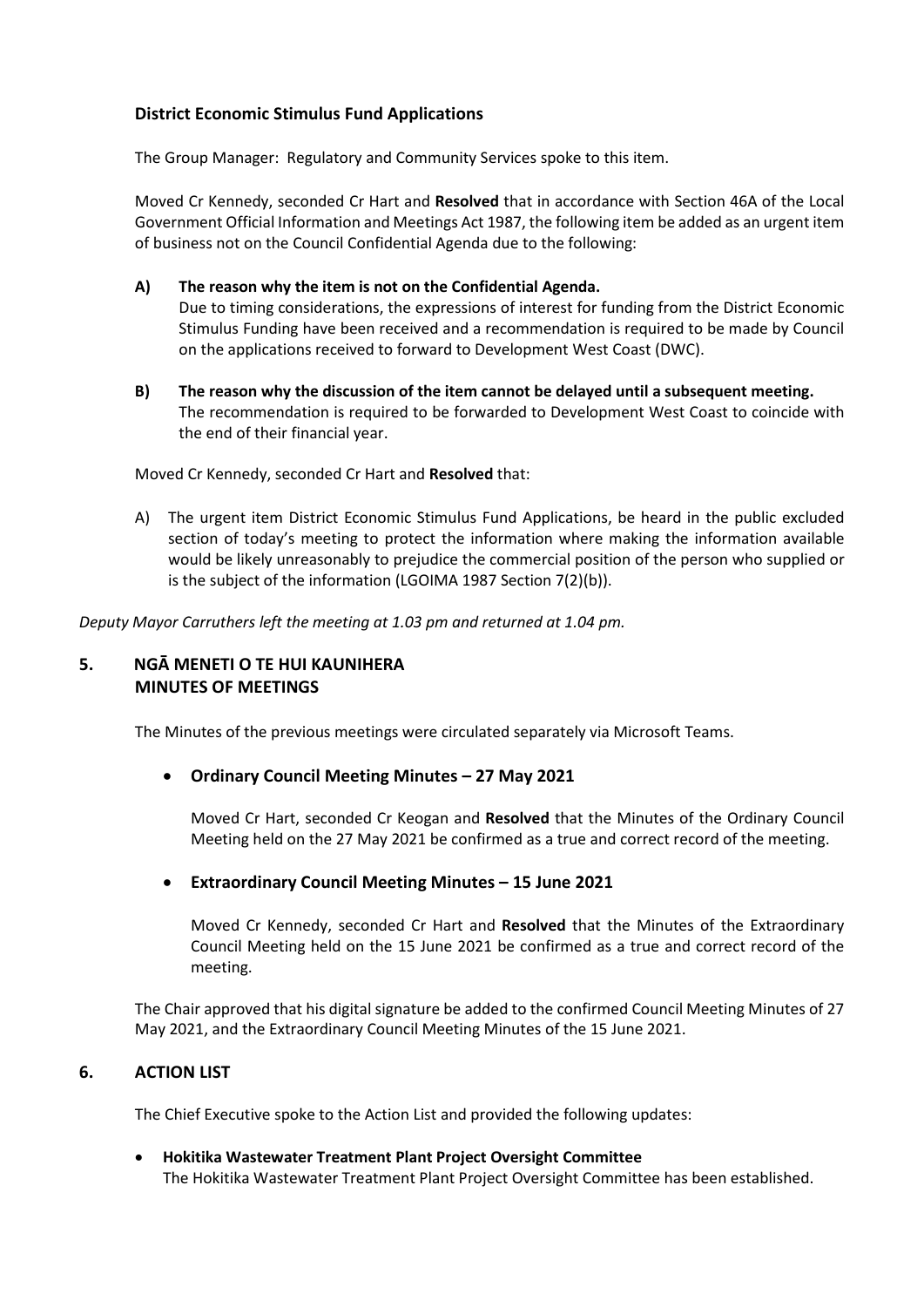In terms of a monthly update from the Committee, this will be added as a standing item in future reports.

All significant items will also be raised as standing items going forward for future reporting.

- **Speed Limit Register Review Stage 2** this item is on hold awaiting Waka Kotahi NZ Transport Agency speed limit review.
- **Ross Chinese Gardens flooding issues.**

Lake level management – a meeting has been held, an engineering design will be completed, and an application for a resource consent will be submitted to the West Coast Regional Council.

- **Lake Level Project** onsite meeting with Department of Conservation. The engineering design will be completed and application for resource consent will be submitted to the West Coast Regional Council, with an endeavour to have this completed through the summer period.
- **Mark Davies, Director Operations (Western South Island), Department of Conservation**: **Presentation to Council**

The CE advised that a letter will be forwarded to Mark Davies, Director Operations (Western South Island), inviting him to present to Council on various subject matters, with a view for the July or August Council meeting.

- **Workshop with WHL Directors and DWL** Report to Council regarding the SOIs were tabled at the June 2021 Council meeting.
- **Kumara Chinese Gardens** The CE has a meeting with Kumara representatives to confirm the next steps.
- **National Bowel Screening Programme**  the Project Manager for the programme will be invited to attend a future Council meeting.
- **Road Naming Policy** the policy is current in draft form and will come back to the July-August Council meeting.
- **LTP Submissions Action Point Rates Remissions, Adverse Possession**  awaiting adoption of the 2021-2031 Long Term Plan.
- **LTP Submissions Action Point Rates increase in Glacier Country** this item has been completed.
- **Kaniere School Crossing** Design scope for the footpath and intersection has been passed to Westroads Limited for pricing. The location for the crossing has been revised.
- **Fox Glacier Landfill** this item has been completed, with the final execution of the contract to Rosco Contractors, with work starting shortly.
- **Iwi representation around Council** with the local government review underway, this may be addressed as part of that process.
- **Update from Cr Keogan**  Cr Keogan provided an update on the Kumara and Ross Chinese Gardens and advised there is work underway with the respective community groups and really good progress is being made.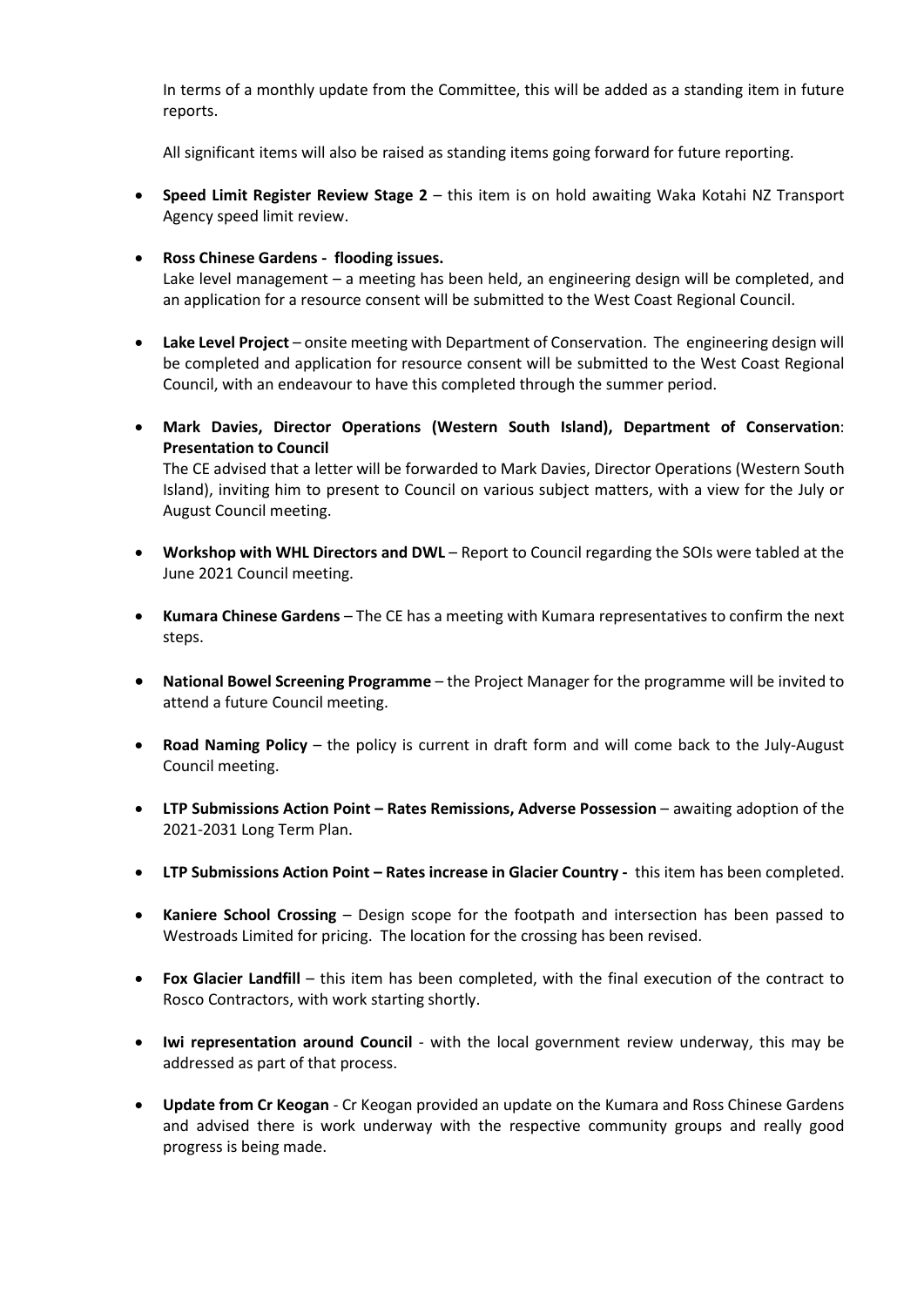#### **Westland Puanga-Matariki Festival**

Cr Martin and Cr Keogan are working with engaging Te Rūnanga o Makaawhio and Te Rūnanga o Ngati Waewae to promote the Westland Puanga-Matariki Festival and work is progressing on the Festival to be open to the public.

#### **Submissions to the 2021-2031 Long Term Plan**

Kw Madgwick noted the concern about the lack of notification to some submitters to the 2021- 2031 Long Term Plan. The CE advised that due to the time period from the close off of submissions, to the submissions being heard, there were some challenges in contacting submitters and staff will be reviewing their processes on contacting submitters going forward.

Deputy Mayor Carruthers advised that there were connectivity issues with some of the submitters that phoned in to present their submission. The CE advised that this process will also be reviewed going forward.

Moved Cr Kennedy, seconded Cr Davidson and **Resolved** that the updated Action List be received, with the removal of the item relating to the Fox Glacier Landfill.

# **7. NGĀ TĀPAETANGA PRESENTATIONS**

 $\bullet$  Nil.

# **8. PŪRONGO REPORTS**

#### **Westland Holdings Limited: Statement of Intent 1 July 2021**

Joanne Conroy, Chair and Chris Gourley, Director of Westland Holdings Limited spoke to this item and advised the purpose of this report is to present the Westland Holdings Ltd (WHL) Statement of Intent (SOI) for the 3 years commencing 1 July 2021.

The Board of a Council-Controlled Organisation must deliver to its shareholders the complete Statement of Intent to the shareholders on or before 30 June each year.

Moved Cr Hart, seconded Cr Neale and **Resolved** that:

- A) Council receive the report.
- B) Council approve the Westland Holdings Ltd Statement of Intent for the 3 years commencing 1 July 2021 and approve for public release.

#### **Destination Westland Limited - Longer Term Structure Review**

Joanne Conroy, Chair, and Chris Gourley, Director of Destination Westland (DWL) spoke to this item. The purpose of the report is to provide Council with a series of options for the longer-term governance structure of Destination Westland Limited and provide a recommendation for the preferred option.

Westland Holdings Limited had agreed to complete a review of DWL's governance structure and present this review to Council.

Moved His Worship the Mayor, seconded Cr Hart and **Resolved** that: A) Council receive the report.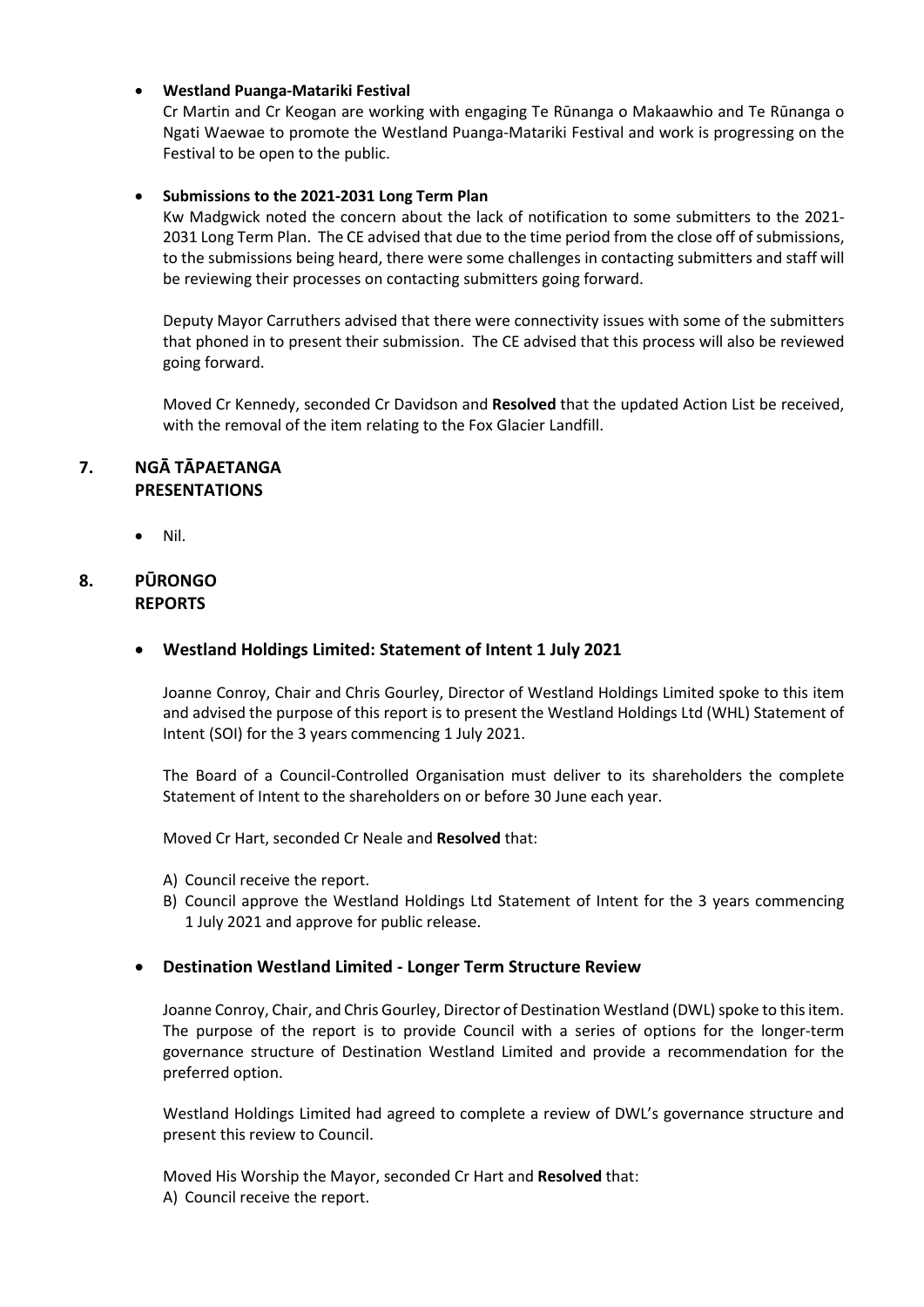B) Council supports option 4.6 to establish a Transitional Independent Board for Destination Westland Limited at a cost of \$56,000 p.a. noting that that this is a three year transition; and the comments made by the Directors relating to remuneration.

*Cr Neale and Cr Kennedy recorded their votes against the motion.* 

#### **Financial Performance - May 2021**

Prabath Jayawardana, Finance Manager spoke to this item and advised that the purpose of the report is to provide an indication of Council's financial performance for 11 months to 31 May 2021.

His Worship the Mayor acknowledged that this is the Finance Manager's last Council Meeting, as he is leaving the District and on behalf of Council, thanked him for his contribution to the organisation, and wished him well for the future.

Moved Deputy Mayor Carruthers, seconded Cr Hart and **Resolved** that the Financial Performance May 2021 Report from the Finance Manager be received.

#### **Rates Write Offs and Remissions - 2020–2021**

The Group Manager: Corporate Services spoke to this item and advised the purpose of the report is to request Council approval to write-off rates debts deemed uncollectable, and to apply remissions for the financial year ended 30 June 2021.

Moved Cr Kennedy, seconded Cr Davidson and **Resolved** that:

- A) Council receive the report.
- B) Council approves the total proposed rates write offs and remission of \$454,417 excluding GST for the financial year ending 30 June 2021.

#### **Adoption of the Westland District Council Urban Berm Maintenance Policy**

The Group Manager: District Assets spoke to this item and advised the purpose of the report is to adopt the Westland District Council (WDC) Urban Berm Maintenance Policy that has recently been developed.

It was noted that in the Urban Berm Maintenance Policy there was reference to the Date of Review being June 2021 which should have read June 2024.

#### *Cr Martin attended the meeting at 2.11 pm.*

Moved Cr Davidson, seconded Cr Keogan and **Resolved** that:

- A) Council receive the report.
- B) Council adopts the proposed Westland District Council (WDC) Urban Berm Maintenance Policy, with the amendment to the Date of Review being changed to June 2024.

#### **Adoption of Sale of Land Policy**

The Planning Manager spoke to this item and advised the purpose of the report is to adopt the Westland District Council (WDC) Sale of Land Policy that has recently been developed.

Deputy Mayor Carruthers asked that reference in the Sale of Land Policy to "Chief Executive Officer" be amended to "Chief Executive".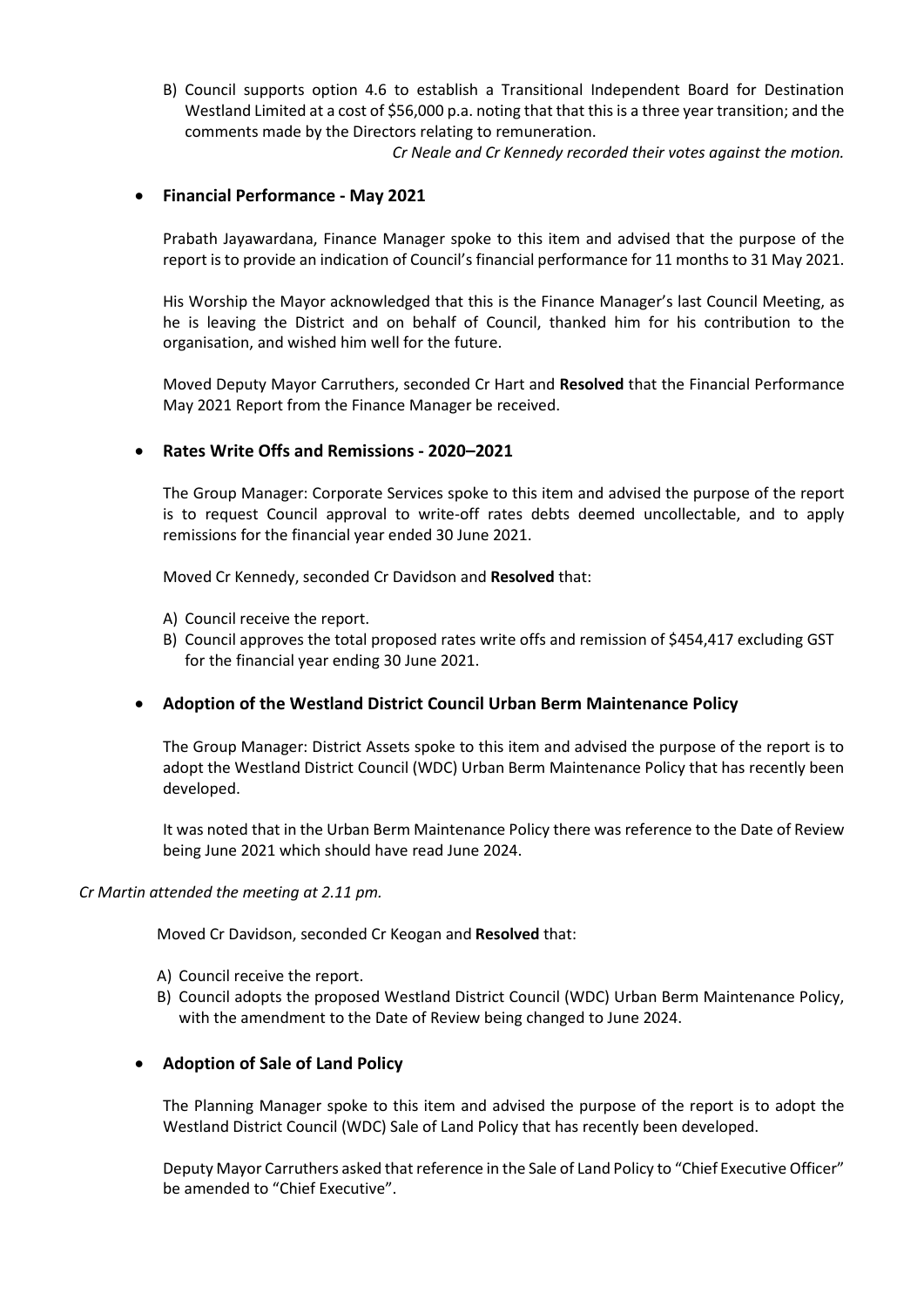Moved Cr Keogan, seconded Cr Neale and **Resolved** that:

- A) Council receive the report.
- B) Council resolve to adopt the Sale of Land Policy attached as appendix 1 to the Agenda, subject to the following amendment to wording of "Chief Executive Officer" to "Chief Executive".

# **Alignment of Franz Josef Strategy, Carparking Requirements and Signage Requirements with Te Tai o Poutini Plan Process**

The Planning Manager spoke to this item and advised the purpose of this report is to consider aligning the process for the Franz Josef Strategy; and review of carparking requirements and signage requirements with the Te Tai o Poutini Plan process.

Moved Cr Kennedy, seconded Cr Hartshorne and **Resolved** that:

- A) Council receive the report.
- B) Council resolve to incorporate the matters of the Franz Josef Strategy, Signage and Carparking into the Te Tai o Poutini Plan process.
- C) Franz Josef Signage and carparking matters be reported regularly to the Westland District Council's Planning Committee.

#### **Revell Street Trial Stage 2 Update**

The Planning Manager spoke to this item and advised the purpose of the verbal update is to update Council on Stage 2 of the Revell Street Trial.

The Planning Manager provided a concept plan depicting what the last part of the Revell Street Trial will look like, including crossing points, loading bays, street furniture and speed pacifiers. Work is being done on concept designs on what long-term decking could look like, and angle parking on the west side of the road. The majority of bollards have been removed, and the picnic tables have been removed in front of Addisons and relocated to Weld Lane. The planter boxes would be placed once picnic tables have been relocated.

The following items were agreed upon:

- A) The concept for Revell Street be workshopped with Councillors within a three week period, incorporating a breakdown of costings to date being provided to Councillors.
- B) The repainting of the traffic lines, traffic calming mechanisms and pedestrian crossing work to be paused and deferred to the workshop for discussion.
- C) The seating areas and elevated platforms (decking structure) be progressed with urgency.

Moved Cr Keogan, seconded Cr Hartshorne that the Revell Street Trial Stage 2 be extended to the 31 March 2022.

*The motion was lost on a show of hands.*

The Workshop to consider if the trial should be extended to incorporate the summer months.

Moved Deputy Mayor Carruthers, seconded Cr Martin and **Resolved** that the Revell Street Trial Stage 2 Verbal Update from the Planning Manager be received.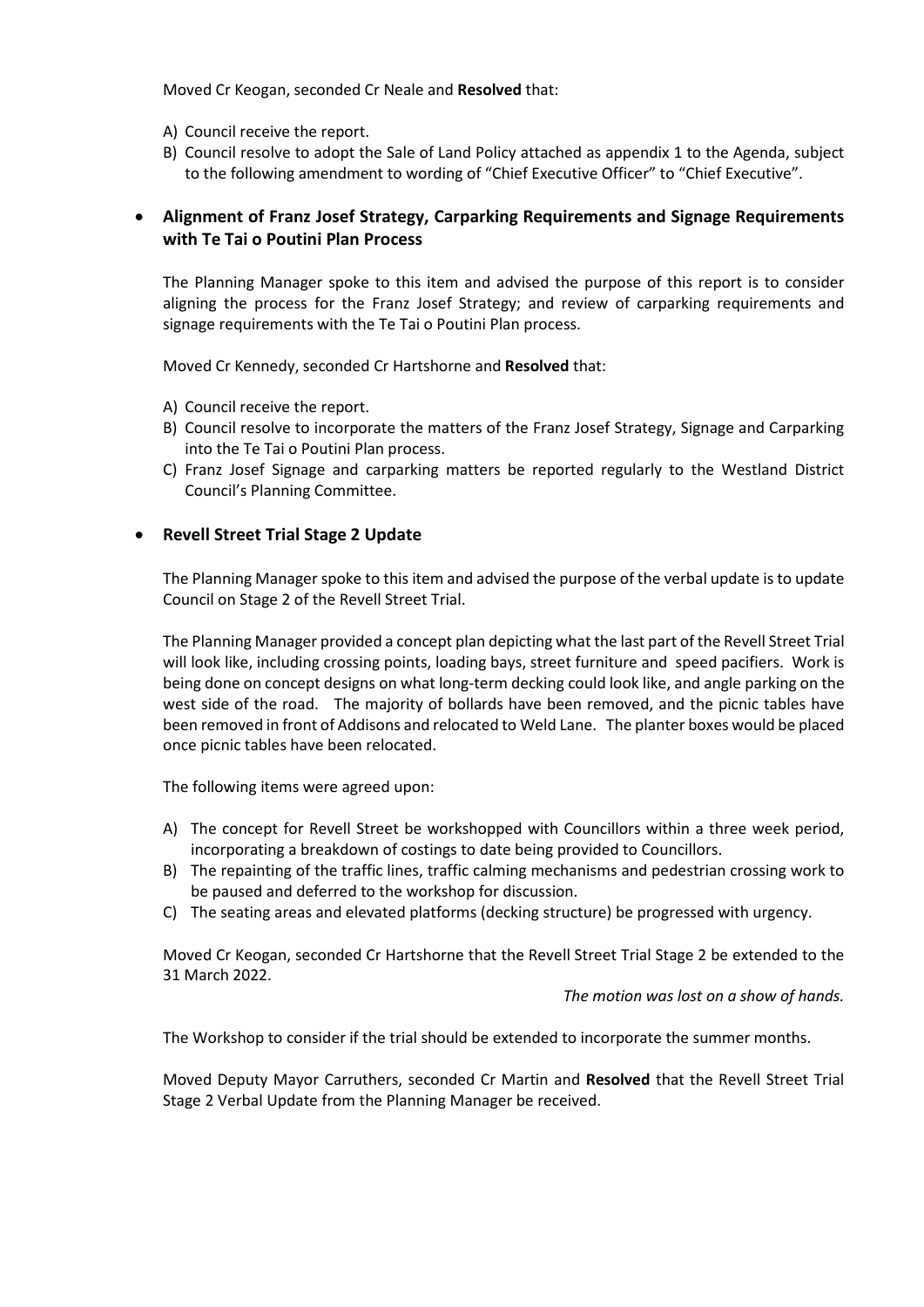#### **Remits to Local Government New Zealand**

The Chief Executive spoke to this item and advised the purpose of this report is to seek endorsement of suitable Local Government New Zealand (LGNZ) remits. The remits already have endorsement from at least five other councils before being submitted to the LGNZ Annual General Meeting (AGM).

Moved Cr Kennedy, seconded Cr Davidson and **Resolved** that:

- A) Council receive the report.
- B) Council support the endorsement of the following remits being submitted to the Local Government New Zealand Annual General Meeting on the 17 July 2021:
	- Remit 2 Rating Value of Forestry Land
	- Remit 3 Funding of Civics Education
	- Remit 4 Promoting Local Government Electoral Participation
	- Remit 5 Carbon Emission Inventory Standards and Reduction Targets
	- Remit 6 WINZ Accommodation Supplement
	- Remit 7 Liability Building Consent Functions.
- C) Remit 1 Tree Protection was not endorsed by Council.
- D) Council endorse Cr Martin to vote at the Local Government New Zealand Annual General Meeting 2021 on behalf of Council.

#### **9. ADMINISTRATIVE RESOLUTION**

Moved Cr Martin, seconded Cr Hart and **Resolved** that Council confirm its Seal being affixed to the following documents:

| <b>Officer</b>                         | <b>Item</b>                                               | <b>Warrant Delegation</b>                                                                                                                                                                                                                                                                                                                                                                                                                                                                                                                                                                                                                                                                                                                                                                                                                                                                                                                                                      |  |
|----------------------------------------|-----------------------------------------------------------|--------------------------------------------------------------------------------------------------------------------------------------------------------------------------------------------------------------------------------------------------------------------------------------------------------------------------------------------------------------------------------------------------------------------------------------------------------------------------------------------------------------------------------------------------------------------------------------------------------------------------------------------------------------------------------------------------------------------------------------------------------------------------------------------------------------------------------------------------------------------------------------------------------------------------------------------------------------------------------|--|
| <b>Hamish Gordan</b><br><b>WEBSTER</b> | Warrant of<br>Appointment -<br>Project<br>Manager         | To act in the Westland District as:<br>• An Authorised Enforcement Officer pursuant to Sections 164,<br>168, 172, 174 & 177 of the Local Government Act 2002; and<br>an Enforcement Officer under the Westland District Council<br>Bylaws; and<br>a Litter Control Officer under Sections 5, 7 of the Litter Act<br>$\bullet$<br>1979; and<br>an Enforcement Officer under Sections 38, 332 & 333 (Including<br>Powers of Entry and Search) of the Resource Management Act<br>1991; and<br>• an Authorised Officer (General Powers) under Section 23 of the<br>Health Act 1956; and<br>• an Authorised Officer (Inspections) under Section 222 of the<br>Building Act 2004; and<br>an Engineer under the Water Supplies Protection Regulations<br>1961; and<br>a Ranger under Sections 8, 10 of the Reserves Act 1977; and<br>an Authorised Person under Sections 110 & 111 of the Public<br>Works Act 1981; and<br>an Authorised Officer under Sections 355, 357 & 468 of the |  |
| <b>Kate Elle</b><br><b>BAIRD</b>       | Warrant of<br>Appointment -<br>System Data<br>Coordinator | To act in the Westland District as:<br>An Authorised Enforcement Officer pursuant to Sections 164,<br>$\bullet$<br>168, 172, 174 & 177 of the Local Government Act 2002; and<br>an Enforcement Officer under the Westland District Council<br>Bylaws; and                                                                                                                                                                                                                                                                                                                                                                                                                                                                                                                                                                                                                                                                                                                      |  |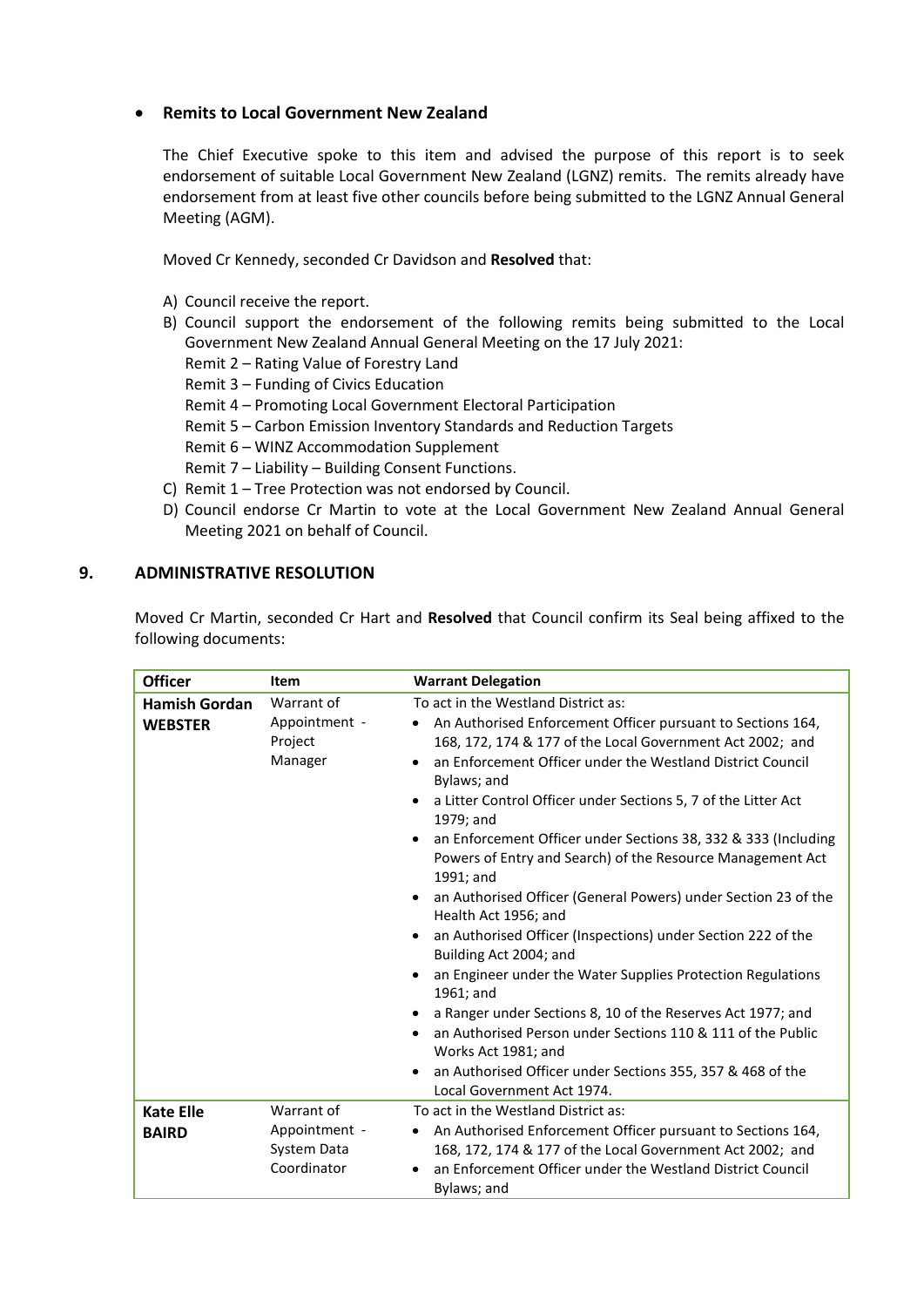| <b>Officer</b> | Item | <b>Warrant Delegation</b>                                                                                                                              |  |
|----------------|------|--------------------------------------------------------------------------------------------------------------------------------------------------------|--|
|                |      | an Enforcement Officer under Sections 38, 332 & 333 (Including<br>$\bullet$<br>Powers of Entry and Search) of the Resource Management Act<br>1991; and |  |
|                |      | an Authorised Officer (General Powers) under Section 23 of the<br>$\bullet$<br>Health Act 1956; and                                                    |  |
|                |      | an Authorised Officer (Inspections) under Section 222 of the<br>$\bullet$<br>Building Act 2004; and                                                    |  |
|                |      | an Engineer under the Water Supplies Protection Regulations<br>$\bullet$<br>1961; and                                                                  |  |
|                |      | a Ranger under Sections 8, 10 of the Reserves Act 1977; and<br>٠                                                                                       |  |
|                |      | an Authorised Person under Sections 110 & 111 of the Public<br>$\bullet$<br>Works Act 1981; and                                                        |  |
|                |      | an Authorised Officer under Sections 355, 357 & 468 of the<br>$\bullet$                                                                                |  |
|                |      | Local Government Act 1974.                                                                                                                             |  |

# **10. KA MATATAPU TE WHAKATAUNGA I TE TŪMATANUI RESOLUTION TO GO INTO PUBLIC EXCLUDED**

(to consider and adopt confidential items)

Moved His Worship the Mayor, seconded Deputy Mayor Carruthers and **Resolved** that Council confirm that the public were excluded from the meeting in accordance with Section 48, Local Government Official Information and Meetings Act 1987 at 3.30 pm and adjourned for afternoon tea.

*The meeting then reconvened at 3.45 pm in the Public Excluded section of the meeting.* 

The general subject of the matters to be considered while the public are excluded, the reason for passing this resolution in relation to each matter and the specific grounds under Section 48(1) of the Local Government Official Information and Meetings Act 1987 for the passing of the resolution are as follows:

| <b>Item</b><br>No. | subject<br>General<br><b>of</b><br>each matter<br>be<br><b>to</b><br>considered                                                                  | Reason for passing<br>resolution<br>this<br>in<br>relation<br>each<br>to<br>matter | Ground(s) under Section 48(1) for the<br>passing of this resolution                                                                                                                                                      |
|--------------------|--------------------------------------------------------------------------------------------------------------------------------------------------|------------------------------------------------------------------------------------|--------------------------------------------------------------------------------------------------------------------------------------------------------------------------------------------------------------------------|
| 1.                 | <b>Confidential Minutes</b><br>$-27$ May 2021                                                                                                    | Good<br>reasons<br>to<br>withhold exist under<br>Section 7                         | That the public conduct of the relevant<br>part of the proceedings of the meeting<br>would be likely to result in the disclosure<br>of information for which good reason or<br>withholding exists.<br>Section $48(1)(a)$ |
| 2.                 | Time Extension for<br><b>Roading Maintenance</b><br>Contract and<br><b>Endorsement of Waka</b><br>Kotahi Approved<br><b>Procurement Strategy</b> | Good<br>reasons<br>to<br>withhold exist under<br>Section 7                         | That the public conduct of the relevant<br>part of the proceedings of the meeting<br>would be likely to result in the disclosure<br>of information for which good reason or<br>withholding exists.<br>Section $48(1)(a)$ |
| 3.                 | <b>DESF Applications</b>                                                                                                                         | Good<br>reasons<br>to<br>withhold exist under<br>Section 7                         | That the public conduct of the relevant<br>part of the proceedings of the meeting<br>would be likely to result in the disclosure<br>of information for which good reason or<br>withholding exists.<br>Section $48(1)(a)$ |